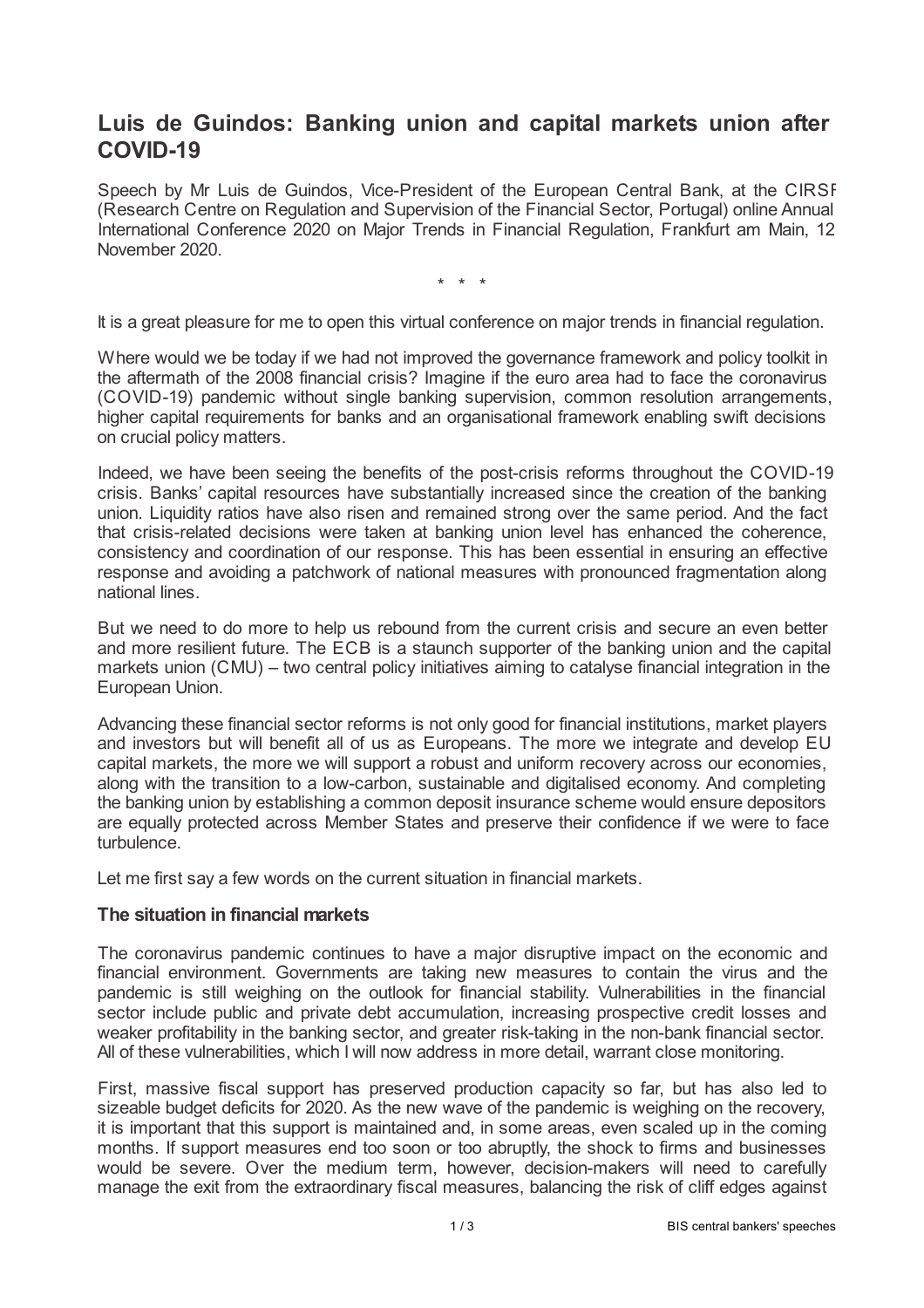the risk of overly prolonged support, in order to ensure the longer-term sustainability of public debt.

Second, euro area banks saw their return on equity decline from over 5% in the fourth quarter of 2019 to just slightly above 2% in the second quarter of 2020. This trend was predominantly driven by banks making higher loan loss provisions and having less capacity to generate income. Looking ahead, bank profitability is expected to remain weak and not to recover to pre-COVID-19 levels before 2022. Banks are stepping up cost-cutting efforts but may still need to consolidate in response to this development.

Third, we have seen investment funds taking on more exposure to longer-duration and lowerrated debt issued by non-financial corporations, increasing the likelihood of outflows and losses if corporate credit risk rises materially. Liquidity risk in funds has also started to mount up again. In parallel, we see signs of greater risk-taking by insurers, too.

These vulnerabilities remind us that we cannot afford to be complacent. We need to take bold steps to support the recovery and further develop and integrate our financial system, thereby also relieving public finances, helping banks with their profitability issues and boosting financial system resilience.

So what exactly do we need to do?

#### **Banking union**

Completing the banking union is a major priority. First, it is now crucial to make the common backstop to the Single Resolution Fund (SRF) operational. This backstop provided by the European Stability Mechanism will further enhance credibility and confidence in the resolution framework. Second, we urgently need several targeted changes to further improve the framework for dealing with banks in crisis. For example, we need to strengthen the crisis management framework for small and medium-sized retail banks. Resolution may pose challenges for these banks, whose business model may make it difficult to issue sufficient amounts of liabilities that can be bailed-in. And as liquidation frameworks currently differ across Member States, it will also be important to promote convergence for bank insolvency procedures so as to ensure consistency in the treatment of creditors.

But aside from the SRF backstop and the targeted changes to the crisis management framework, today I will focus on the key missing element of the banking union: a common European deposit insurance scheme. Regrettably, we have made little progress on this front.

Let me briefly recall why an EDIS is so important. First, without an EDIS, depositor protection remains dependent on bank location and on national deposit insurance schemes. This could distort the level playing field: if national funds are exhausted, governments are likely to provide the back-up support and the differences in fiscal strength across Member States could result in differing levels of depositor confidence. Second, national deposit insurance funds would be depleted more quickly than a larger and diversified European fund, in particular in the case of a local shock. Continuing to rely on national schemes could exacerbate the bank-sovereign doom loop, given that public finances might be used to backstop national funds. Third, a misalignment persists between centralised bank supervision and resolution in the banking union, on the one hand, and national deposit insurance, on the other hand. With an EDIS, all three functions would be aligned at the banking union level, helping to ensure consistency.

Clearly, the reasons in favour of an EDIS were already relevant before the COVID-19 crisis, but they have become particularly important now. Particularly at this juncture, we need tools to enhance confidence in the banking system, preserve financial stability and avoid exacerbating the bank-sovereign doom loop. EDIS would significantly contribute to all these goals by ensuring a uniform protection of depositors across Member States, reducing the likelihood of bank runs